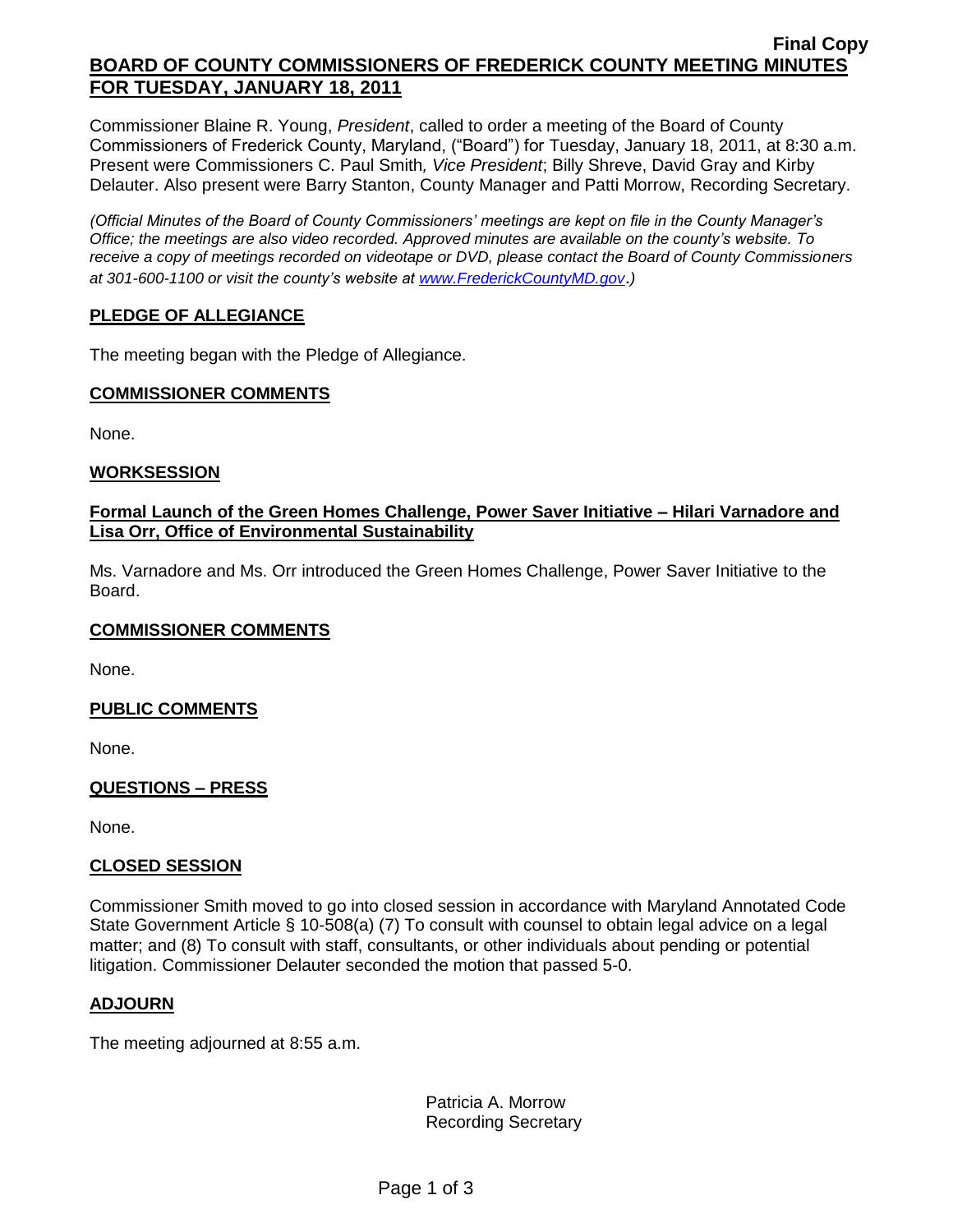### **Final Copy BOARD OF COUNTY COMMISSIONERS OF FREDERICK COUNTY MEETING MINUTES FOR TUESDAY, JANUARY 18, 2011**

# **FORM OF STATEMENT FOR CLOSING THE MEETING OF TUESDAY, JANUARY 18, 2011**

# **STATUTORY AUTHORITY TO CLOSE SESSION**

## **State Government Article §10-508(a):**

(7) To consult with counsel to obtain legal advice on a legal matter.

(8) To consult with staff, consultants, or other individuals about pending or potential litigation.

## **Motion:**

Commissioner Smith moved to go into closed session in accordance with Maryland Annotated Code State Government Article §10-508(a) (7) To consult with counsel to obtain legal advice on a legal matter; and (8) To consult with staff, consultants, or other individuals about pending or potential litigation. Commissioner Delauter seconded the motion that passed 5-0.

## **Time and Location:**

8:55 a.m. – Third Floor Meeting Room, Winchester Hall

## **Topic to be Discussed:**

To discuss with the county's attorneys the status and potential resolution of pending lawsuits.

Patricia Morrow Recording Secretary